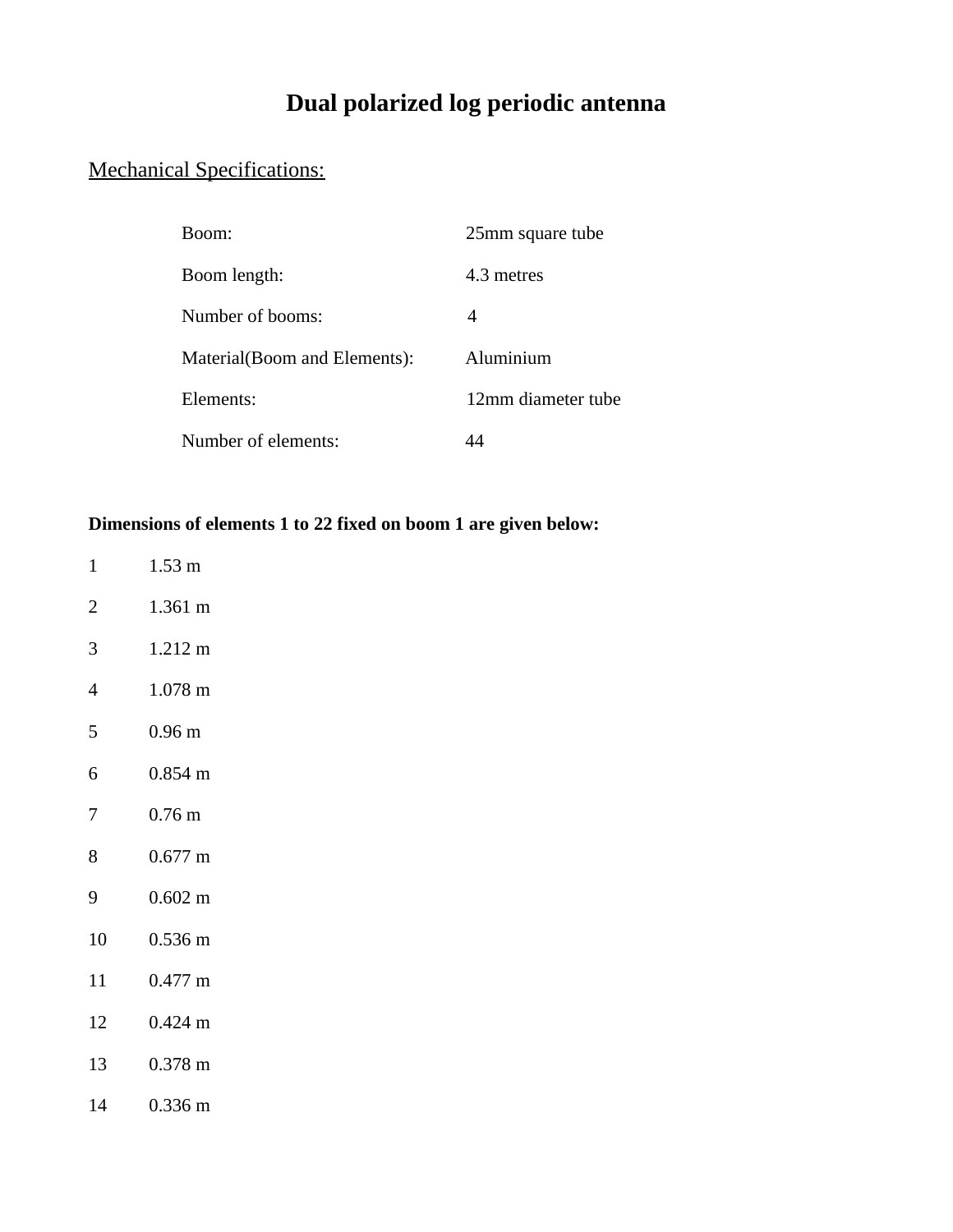| 15 | 0.299 m           |
|----|-------------------|
| 16 | 0.266 m           |
| 17 | $0.237 \text{ m}$ |
| 18 | $0.211 \text{ m}$ |
| 19 | 0.188 m           |
| 20 | $0.167 \text{ m}$ |
| 21 | $0.149 \text{ m}$ |
| 22 | $0.132 \text{ m}$ |

The dimension of the corresponding elements fixed on boom 2 , 3 and 4 are the same as above. Note that the orientation of boom 3 and 4 will be different than boom 1 and 2.That is boom 3 and 4 shall be found at 90 degrees to boom 1 and 2 i.e in the H polarisation.

## **Spacing of the elements are give below:**

| Bottom of the boom to the 1 <sup>st</sup> element   | Is yet to be specified (will depend on field conditions) |
|-----------------------------------------------------|----------------------------------------------------------|
| 1 <sup>st</sup> element to 2 <sup>nd</sup> element  | $0.52 \text{ m}$                                         |
| 2 <sup>nd</sup> element to 3 <sup>rd</sup> element  | $0.463 \text{ m}$                                        |
| 3 <sup>rd</sup> element to 4 <sup>th</sup> element  | $0.412 \text{ m}$                                        |
| $4th$ element to $5th$ element                      | $0.367 \text{ m}$                                        |
| 5 <sup>th</sup> element to 6 <sup>th</sup> element  | $0.326 \text{ m}$                                        |
| $6th$ element to $7th$ element                      | 0.29 <sub>m</sub>                                        |
| $7th$ element to $8th$ element                      | $0.258 \text{ m}$                                        |
| 8 <sup>th</sup> element to 9 <sup>th</sup> element  | 0.23 <sub>m</sub>                                        |
| 9 <sup>th</sup> element to 10 <sup>th</sup> element | $0.205 \text{ m}$                                        |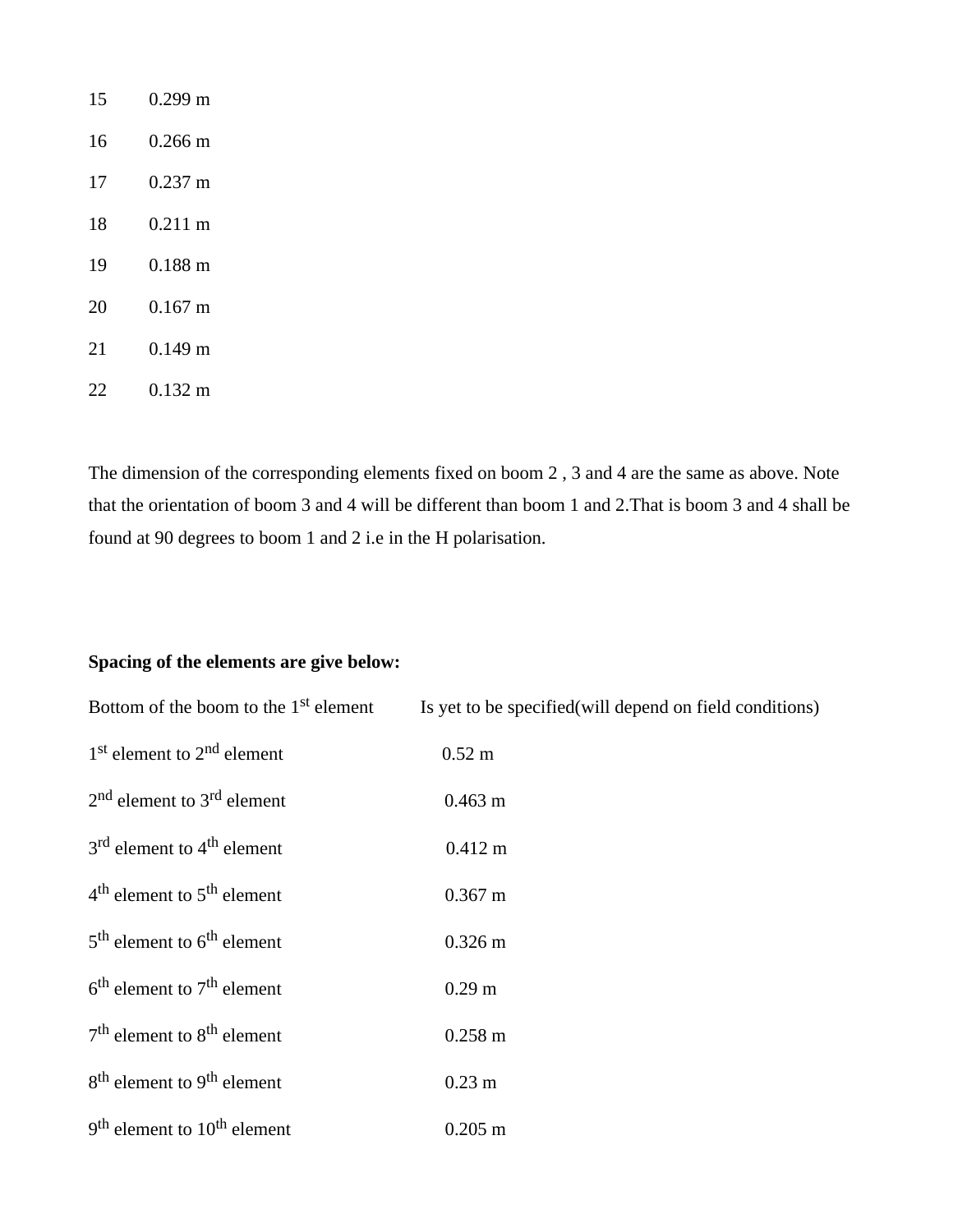| $10^{\text{th}}$ element to $11^{\text{th}}$ element | $0.182 \text{ m}$ |
|------------------------------------------------------|-------------------|
| $11th$ element to $12th$ element                     | $0.162 \text{ m}$ |
| $12th$ element to $13th$ element                     | $0.144 \text{ m}$ |
| $13th$ element to $14th$ element                     | $0.128 \text{ m}$ |
| $14th$ element to $15th$ element                     | $0.114 \text{ m}$ |
| $15th$ element to $16th$ element                     | $0.102 \text{ m}$ |
| $16th$ element to $17th$ element                     | $0.091 \text{ m}$ |
| $17th$ element to $18th$ element                     | $0.081 \; m$      |
| 18 <sup>th</sup> element to 19 <sup>th</sup> element | $0.072 \text{ m}$ |
| $19th$ element to $20th$ element                     | $0.064 \; m$      |
| 20 <sup>th</sup> element to 21 <sup>st</sup> element | $0.057 \; m$      |
| 21 <sup>st</sup> element to 22 <sup>nd</sup> element | $0.051 \text{ m}$ |

Dimensions of the spacing of the other booms is the same as above.

Boom to boom spacing at the bottom is approximately 4.5 cms and at the top shall be approximately 0.35cms.

Electrical Characteristics:

| Frequency           | 100MHz to 900MHz  |
|---------------------|-------------------|
| Gain                | 8dBi (5.85 dBd)   |
| Front to back ratio | 13 to 19 $\rm dB$ |
| Polarization        | Dual polarised    |